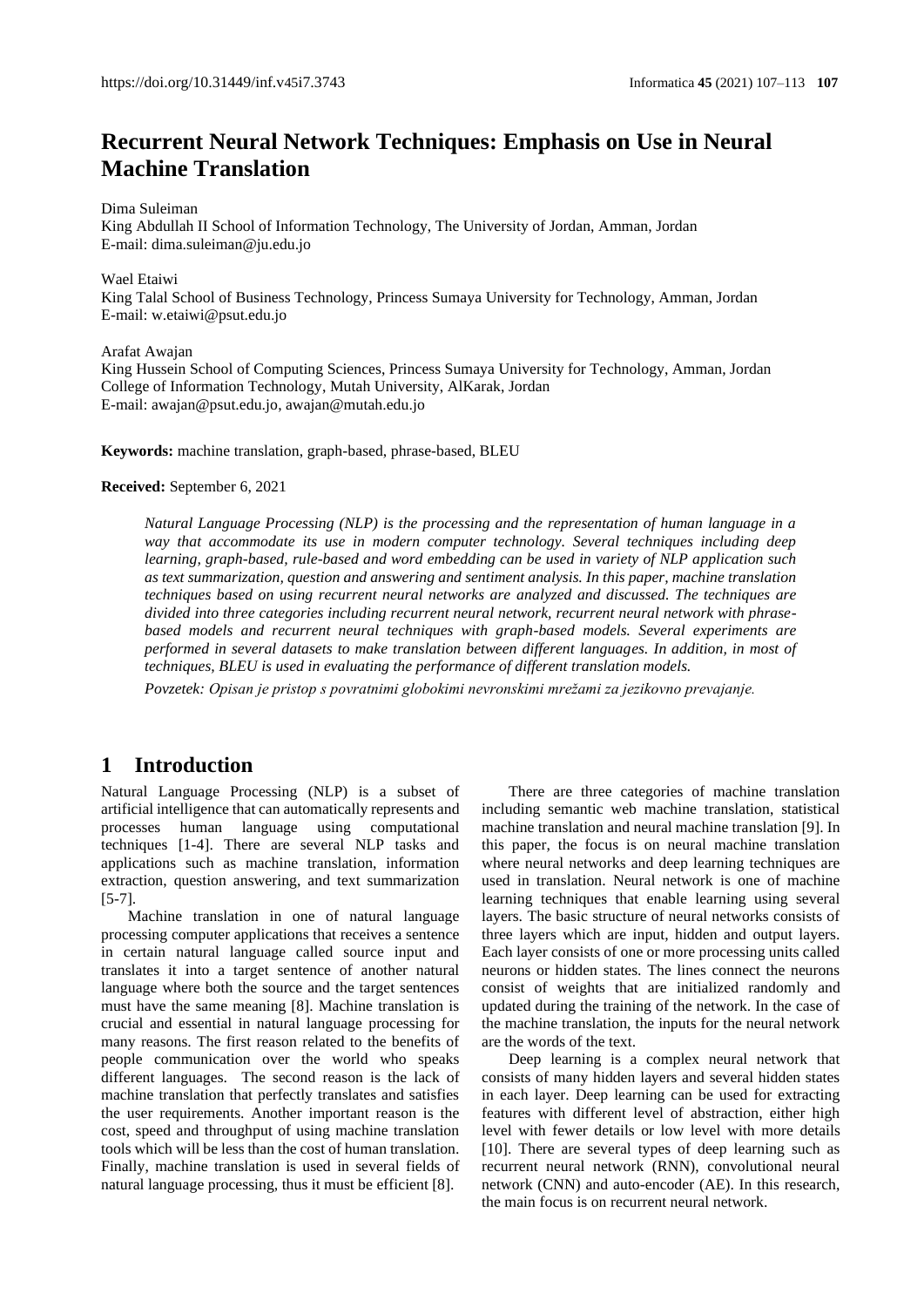Several review papers compared the deep learning techniques used in neural machine learning [11-12]. In [11], resources and tools used in neural machine translation were summarized. In addition, comparisons were made in terms of decoding, modelling, interpretation, augmentation of data and evaluation. On the other hand, Stahlberg [12] traced several neural language models in addition to trace the using of words and sentences embedding in representation. Moreover, the neural machine learning architectures including convolutional or recurrent neural networks were reviewed in addition to reviewing the segmentation, decoding and training techniques used. This paper provides a comprehensive analysis of recent neural machine learning techniques based on recurrent neural networks. The main focus of this paper is the combination of RNN and other modeling. The techniques are divided into three categories including: recurrent neural network, recurrent neural network with phrase-based models, and recurrent neural techniques with graph-based models. Comparisons are made in terms of techniques, modeling, and using of attention and copy mechanisms, datasets and evaluation. The main difference between this paper and similar papers is the focus of using recurrent neural network in neural machine translation. The rest of this paper in organized as follows: Section 2 explains material and methods. Section 3 investigates the results and the discussions. Finally, section 4 presents the conclusion.

### **2 Neural machine learning techniques**

In this section, we divided the neural machine learning techniques into three categories: recurrent neural network, recurrent neural network with phrase-based models and recurrent neural techniques with graph-based models.

Most of the models based on sequence-to-sequence encoder-decoder model. Sequence-to-sequence model can be seen in Figure 1. In sequence-to-sequence model, the input is a sequence of words and the output is sequence of words. RNN consists of sequence of hidden states where the output of each hidden states is passed as input to the next hidden state. In machine translation, the inputs at the encoder are the words of the text of the source language. On the other hand, the outputs at the decoder are the words of the target language.

### **2.1 Recurrent Neural Networks Techniques:**

One of the models of recurrent neural networks (RNN) is called Encoder-Decoder was proposed in [14]. The proposed model consists of two RNN where one RNN is called Encoder since it encodes symbols sequence into a fixed length vector and the other RNN is called Decoder since it decodes the fixed length vector into another symbols sequence as shown in Figure 2 [14]. In order to maximize the probability of extracting the target sequence of symbols from the source sequence of symbols, both RNNs must be trained jointly. On the other hand, in order to facilitate the training process in addition to enhancing

the capacity of the memory, the authors proposed to use the hidden units.

In their research, Cho et al. [14] focused on translation from the English phrase to the French phrase by training the proposed model to learn the corresponding translation. After that, the scoring of each pair of phrases which exists in the phrase table was calculated in order to utilize the proposed model within the standard system of phrasebased statistical machine translation. On the other hand, in order to analyse the quality of the proposed model, comparisons between its phrase score and phrase score of already existing translation models were made. Moreover, the experiments showed that the phrase continuous space representation can be learned using RNN Encoder – Decoder which plays a significant role in keeping the semantic and syntactic phrase structure.

In addition, the proposed model can learn the conditional probability over the variable length sequence on another one, where the two sequences may differ in length. After training, the Encoder – Decoder RNN model can be used for two purposes: the first one is to find the target sequence given the source, while the second purpose is to find the score of given target and source sequences. Another advantage of the proposed model is that it discriminates between the sequences that have the same words but in a different order. Also, it produced word embedding matrix learned from the model which display the relationship between the words. Finally, several models were implemented and evaluated using BLEU evaluation metric. The best result achieved was 34.54.



Figure 1: Sequence-to-Sequence Model [13].



Figure 2: RNN encoder decoder model [14].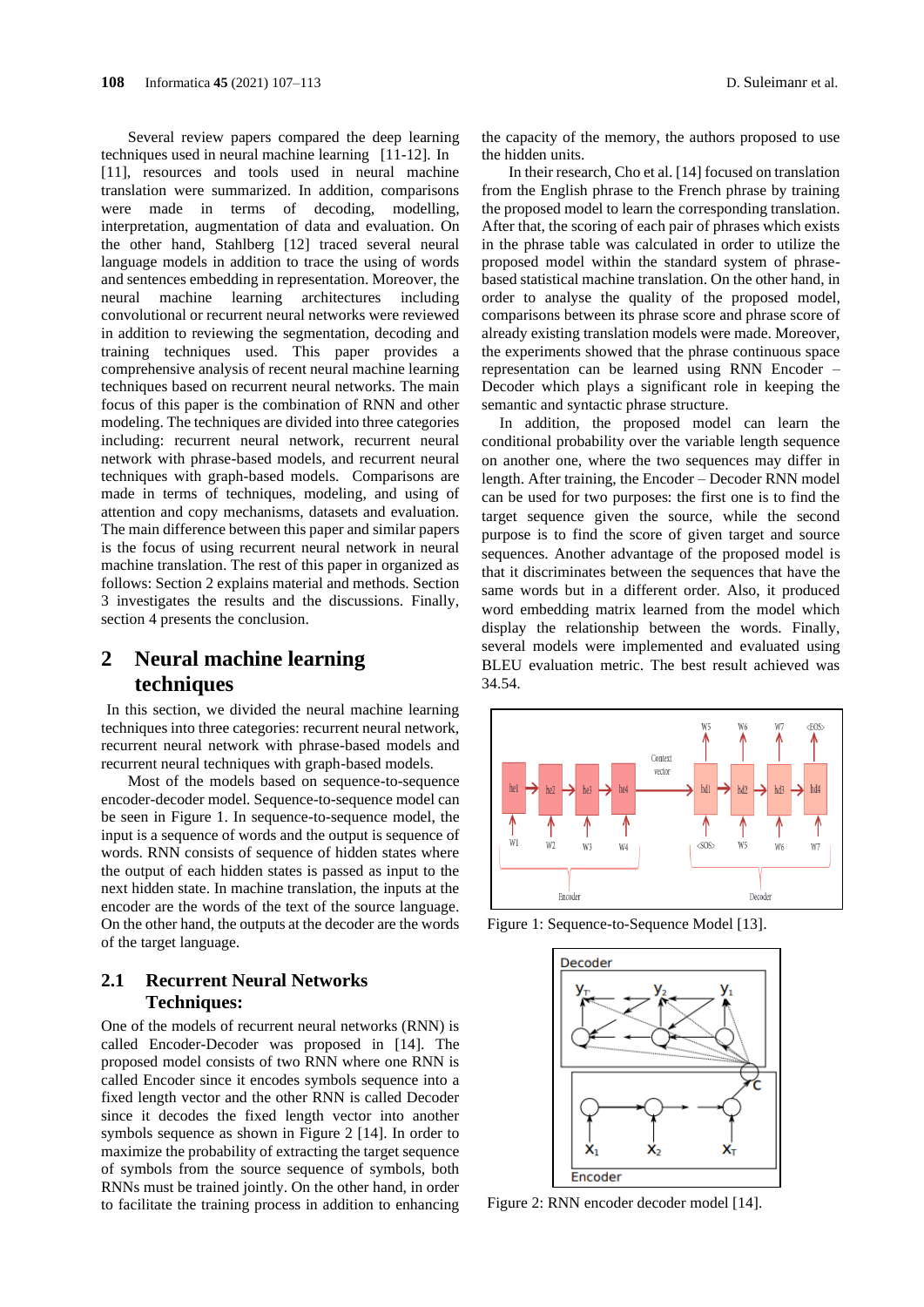

Figure 3: The architecture of the model [15].

Framework for using a neural network in evaluating the machine translation process was proposed in [15], where for a given reference translation, the best translation will be chosen from hypotheses pair using the proposed framework as shown in Figure 3 [24]. Multi-layer neural network was used to model the interaction and nonlinear relationship from two sides: the first one between the two hypotheses and the second one between the two hypotheses and the reference. Moreover, the input for the multi-layer neural network will be a vector representation which consists of a compact distribution of the two hypotheses in addition to the reference semantic, lexical and syntax information. Therefore, syntax and semantic information are crucial to get the relationship between the reference and the two hypotheses. Thus, in order to represent the relation, Glove and word2vec embedding representation for the input of neural network was used to represent syntax and semantic vectors. In addition, the experiments were made using WMT Metrics shared task datasets which are: WMT11, WMT12, WMT13, and WMT1. Furthermore, the extension of this framework was modelled using recurrent and convolutional neural networks. Accordingly, the results of using the proposed model provided efficient learning because of its flexibility and generality. They used several languages during experiments such as the translation from Hindi to English, German to English, Russian to English and others. The best value of BLEU was 44.1 which was obtained during the translating from Hindi to English.

The performance of machine translation from Japanese to English using recurrent neural network was examined in [16]. In spite of the fact that there are large freely available corpora such as Kyoto wiki corpus and TED corpus which consists of 500,000 sentence-pair and 150,000 sentence-pair respectively, however, according to a limited number of resources they created parallel handcrafted corpora. Moreover, the evaluation of the models was conducted using BLEU which is a metric for evaluating machine translation. BLEU metric was used to measure the precision of the translation process by comparing the phrase translated by machine with a phrase translated by a human. As a conclusion, training the model on small parallel corpus give reasonable results with BLEU value is equal to 73. In addition, it is expected to perform well on a large corpus.

Recurrent Highway Networks (RHN) encoderdecoder with attentions is used by Parmer and Devi [17] in natural machine translation tasks. The authors demonstrate the effectiveness of RHN approach as well as LSTM encoder and decoder on the IWSLT English-Vietnamese dataset. The experimental results indicate that RHN performs the same with LSTM based models and, in some cases, even better. The BLEU value of their model was 24.9.

Datta et al. [18] developed a three stages model to facilitate speech translation using RNN. These three main modules are Speech Recognition, Machine Translation and Speech Synthesis. The authors used Google APIs to convert text to speech and speech to text. English to French dataset is used in the experiments. The English corpus consists of 1,823,250 English words, while the French corpus contains 1,961,295 French words. The authors concluded that using multiple models at a time for machine translation resulted in higher accuracy for the proposed framework as a whole. Accuracy was used to measure the performance of the model where its value approached from 97.37.

Liu et al. [19] proposed an approach that based on the agreement between a pair of targeted directional RNNs to translate from Japanese to English and from English to Japanese. Two efficient approximate search methods have been developed for agreement. In terms of either nonsequence level or sequence level metrics, the search methods are empirically shown to be almost optimal. Three standard sequence-to-sequence transduction tasks were used in the experiments to validate the proposed approach: machine translation and machine transliteration, grapheme-to-phoneme transformation. The experimental results show that the proposed approach achieves substantial improvements and consistent, compared to many state-of-the-art systems. The best result of BLEU obtained is 35.

#### **2.2 Recurrent Neural Network Techniques with Phrase-Based Model:**

Huan et al. [20] proposed neural machine translation model (NPMT) based on phrases where the model produced the output sequence based on using an already existing model called Sleep-WAke Networks (SWAN) that depend on segmentation. Nevertheless, a new layer before the SWAN layer was added to reorder the local sequence of input slightly in order to minimize the requirement of monotonic alignment in SWAN. However, the proposed model differed from the previous neural machine translation in that it can decode in real time the sequential order of output phrases instead of using decoding mechanisms which is attention based. The structure of NPMT consists of soft reordering of the phrases in German sentences after representing it using word embedding. In the next step, the reordered phrases were passed to Bi-directional RNN. Moreover, after that, the results passed to SWAN for monotonic alignment. Finally, the phrases were translated one by one to English to form the target sentence in English. On the other hand, given the sequence of the output, SWAN can model all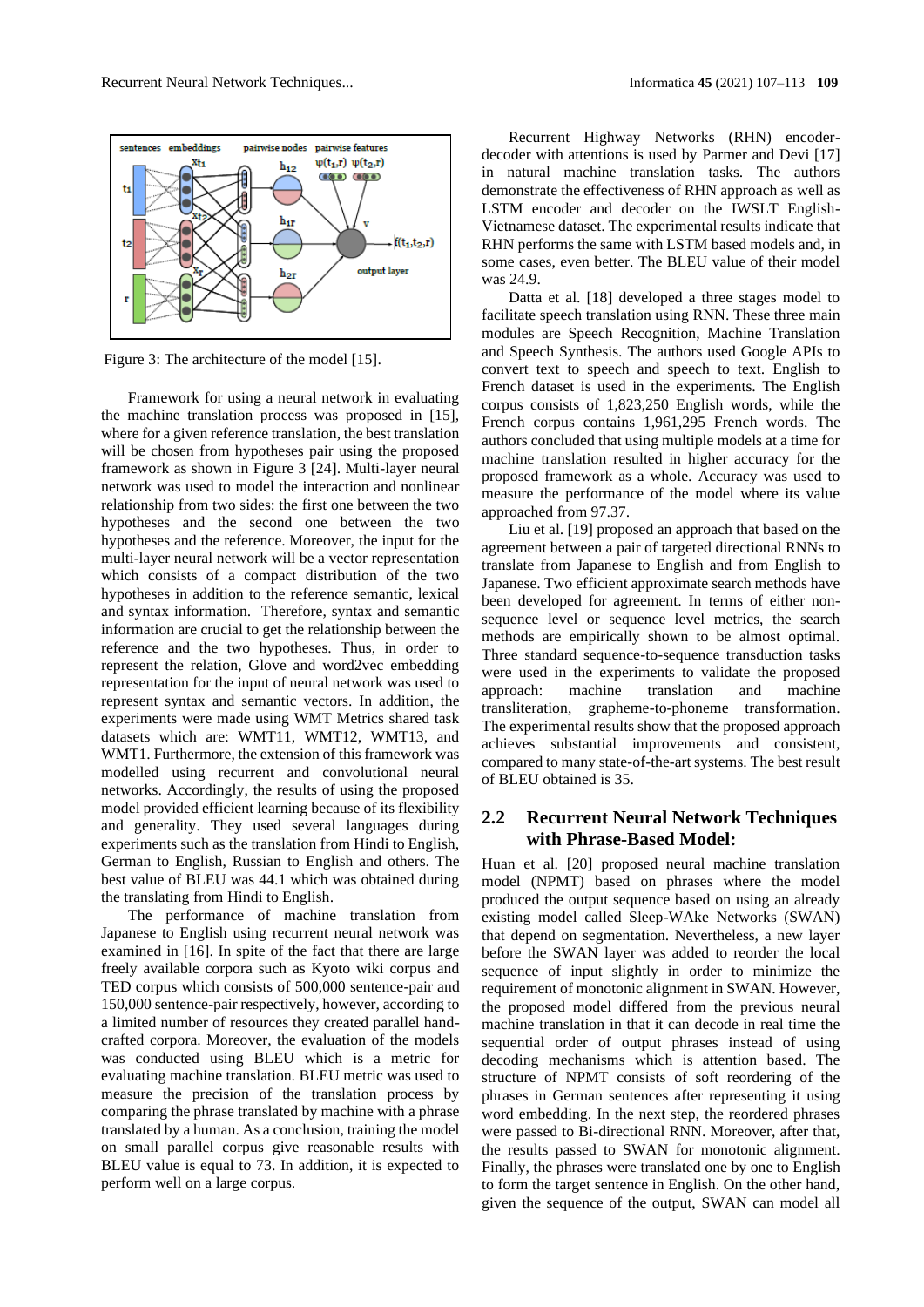valid segmentations of the output by defining a distribution for the probability of the output and using dynamic programming. In addition, SWAN modelled the alignment between the input sequence and output segments where empty output is possible and no assumptions for input and output sequences length. As a result, the experiments were conducted in IWSLT 2014 and IWSLT 2015 tasks and showed that the output phrases are meaningful. Also, the performance was significantly improved. The overall architecture is displayed in Figure 4 (a) and an example of translation from Germany to English can be seen in Figure 4 (b). The model was evaluated using BLEU with value 25.36.

Attention mechanism achieved significant improvement in performance in machine translation using a sequence-to-sequence neural network. The reason for this improvement is related to capturing the contextual information from the source side continuously during prediction. However, this is not the same from the target side since extracting contextual information for nonsequential words dependence is not an easy process. Thus, Werlen et al. [21] proposed to use the self-attentive residual recurrent network for decoding. Therefore, the self-attentive residual was used within the attention base neural network and focused on propagating useful contextual information from the translation of the previous words to the output of the decoder. The translation included three pairs of languages which are: English to German, English to Chinese, and Spanish to English. In addition, the datasets were used were a complete set from WMT 2016 for English to German translation, a subset of the UN parallel corpus for English to Chinese translation and subset of WMT 2013 for Spanish to English translation. Several models were implanted and the best results were achieved using self-attentive residual connections model with BLEU values 29.7 for the translation from English to Germany.

A new approach of using RNNs over traditional statistical MT (SMT) for machine translation is proposed by Mahata et al. [22]. The performance of the proposed RNN is compared with the performance of the phrase table of SMT. Traditional machine translation model has been constructed using Moses toolkit in addition to enriching the language model using external data sets provided by MTIL2017 for translating from English to Hindi. Furthermore, the phrase tables are ranked using an RNN encoder-decoder module. The experimental results showed that for long sentences SMT works well and for short sentences neural machine translation works well. Their model BLEU value was 3.57.

### **2.3 2.3 Recurrent Neural Network Techniques with Graph-Based Model:**

Encoding the semantic meaning of the sentence as a rooted directed graph is called Abstract Meaning Representation (AMR) where the nodes represent the concepts and the relations between the concepts were represented using edges. However, recovering the text from AMR graph and preserving the meaning of the original text was considered a problem. In order to overcome this problem, in their

research [23], authors proposed to use novel LSTM structure to directly encode the structure of AMR in graph to sequence model as shown in Figure 5 [23]. At the decoder, attention mechanism was used in addition to using the copy mechanism. Moreover, the dataset was used in experiments was the standard AMR corpus LDC2015E86 with 1368 instances for development, 16833 instances for training and 1371 instances for testing. As a result, the proposed model outperformed others in the literature. The experimental results showed that the proposed model outperformed the other model with BLEU value equal to 33.

In addition to machine translation of the source language, Hashimoto et al. [24] proposed attention based on neural machine translation model that learn the representation of the source sentences as a part of the encoder using task-specific latent graph parser. However, there is a similarity between the structure of the dependency of the sentence and the structure of the graph,



Figure 4: (a) The overall architecture (b) An example of translation from Germany to English [20].



Figure 5: Graph state LSTM [23].

in addition to the possibility of having a cycle in the graph. Also, each graph edge has a real value, thus the connection is soft. There are two parts of the proposed model; the first one was the latent graph parser which is task independent and pre-trained independently with Treebanks, while the second part is the attention-based part. Moreover, the latent parse built upon Recurrent Neural Networks (RNNs) which is bi-directional and utilized Long Short-Term Memory (LSTM). The experiments were conducted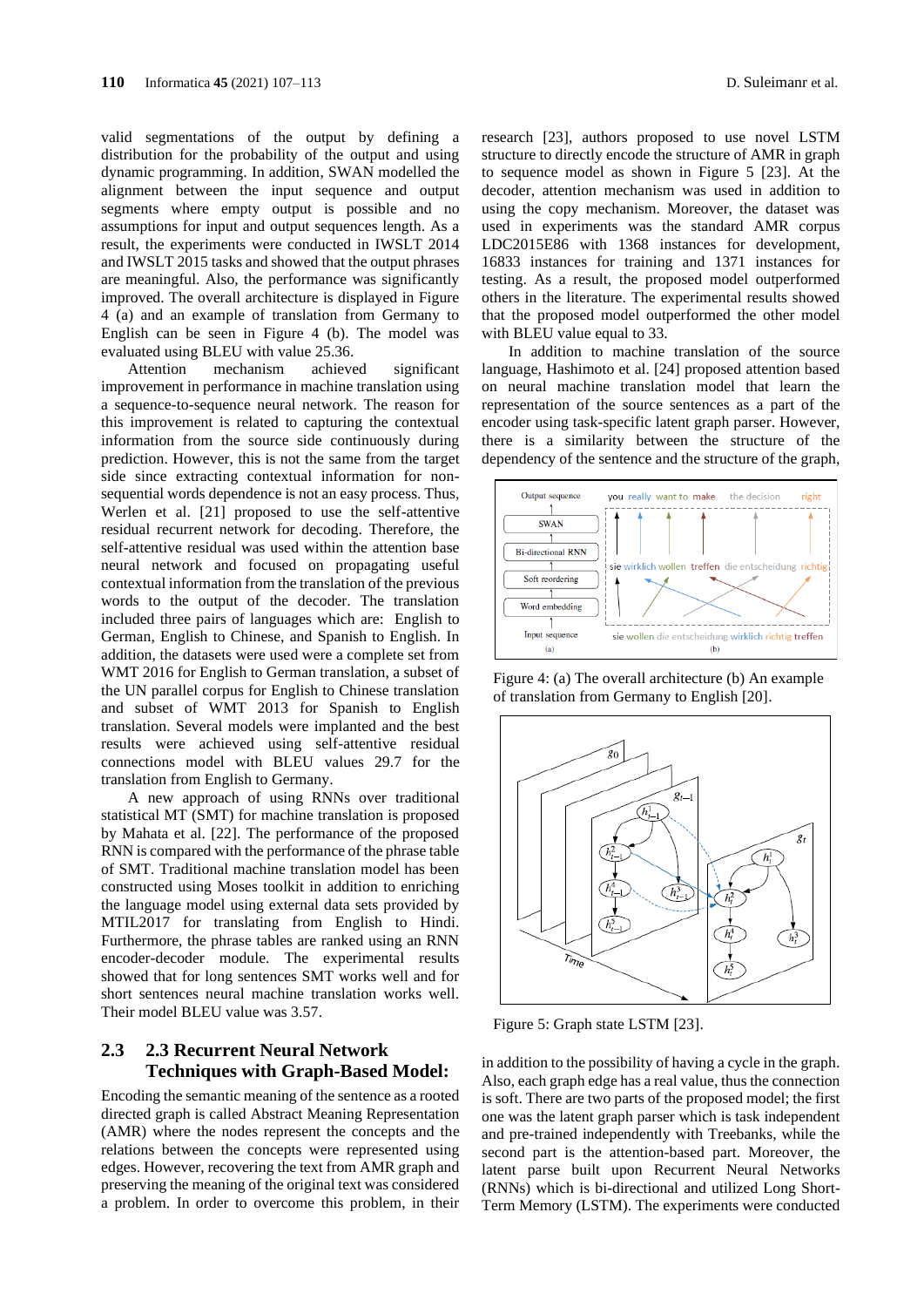| Ref                    |                   |                                                 |             |                |                    |
|------------------------|-------------------|-------------------------------------------------|-------------|----------------|--------------------|
|                        | Year              | Machine<br>Translation                          | Attention   | mechanism      | Copy<br>mechanism  |
|                        |                   | Technique                                       |             |                |                    |
| $[14]$                 | 2014              | <b>RNN</b>                                      |             |                |                    |
| $[15]$                 | 2017              | <b>RNN</b>                                      |             |                |                    |
| $[16]$                 | 2015              | RNN                                             |             |                |                    |
|                        |                   |                                                 |             |                |                    |
| $[17]$                 | 2019              | <b>RNN</b>                                      |             |                |                    |
| $[18]$                 | 2020              | RNN                                             |             |                |                    |
| $\mathfrak{c}_t^{(1)}$ | $r_t^{(1)}$       | $\mathbf{1}$<br>$z_t^{(1)}$                     | $z_t^{(1)}$ | $h_t^{(1)}$    |                    |
|                        |                   |                                                 |             |                |                    |
| $x_t^{(2)}$            |                   |                                                 | $z_t^{(2)}$ | $h_t^{(2)}$    | $h_t$              |
|                        | $\left( 2\right)$ |                                                 |             |                |                    |
|                        |                   | $z_t^{(2)}$                                     |             |                |                    |
|                        |                   |                                                 |             |                |                    |
|                        |                   |                                                 |             |                |                    |
|                        |                   | Fagure 80 Deep Graph-Lattice [25].              |             |                |                    |
|                        |                   | Table 1: Machine learning techniques, attention |             |                |                    |
|                        |                   | mechanism and copy mechanism.                   |             |                |                    |
|                        | Source            |                                                 | Target      |                |                    |
|                        |                   |                                                 |             | Results        |                    |
| Ref                    | Language          | Language                                        |             |                |                    |
| $[14]$                 | English           | French                                          |             | $BLEU = 34.54$ |                    |
|                        | Hindi             | English                                         |             | $BLEU = 44.1$  |                    |
|                        | German            | English                                         |             |                |                    |
| $[15]$                 | Russian           | English                                         |             |                |                    |
|                        | Others            |                                                 |             |                |                    |
| $[16]$                 | Japanese          | English                                         |             | $BLEU = 73$    |                    |
|                        | English           | Vietnames                                       |             | $BLEU = 24.9$  |                    |
| $[17]$                 |                   | e                                               |             |                |                    |
| $[18]$                 | English           | French                                          |             |                | Accuracy = $97.37$ |
|                        | Japanese          | English                                         |             | $BLEU = 35$    |                    |
| $[19]$                 | English           | Japanese                                        |             |                |                    |
| $[20]$                 | Germany           | English                                         |             | $BLEU = 25.36$ |                    |
|                        | English           | German                                          |             | $BLEU = 29.7$  |                    |
| $[21]$                 | English           | Chinese                                         |             |                |                    |
|                        | Spanish           | English                                         |             |                |                    |
| $[22]$                 | English           | Hindi                                           |             | $BLEU = 3.57$  |                    |
| $[23]$                 |                   |                                                 |             | $BLEU = 33$    |                    |
| $[24]$                 | English           | Japanese                                        |             | $BLEU = 39.42$ |                    |
| $[25]$                 | English           | Japanese                                        |             | $BLEU = 36.50$ |                    |

Ind the source and target language of the machine Translation Techniques.

in Asian Scientific Paper Excerpt Corpus (ASPEC) to train the model to translate from English to Japanese. As a conclusion, the performance as along as BLEU and RIBES scores of the proposed model was improved compared with previous models. Even more, pre-training the model with small amount of annotation Treebank will be adding further improvements. The best result was achieved by Latent Graph Parsing for neural machine translation model with BLEU value equal to 39.42.

In order to use neural machine translation (NMT) to learn the input sentence semantic representation, then the word level modeling must be used. Thus, the sentences must be tokenized to get the words where the tokenization may cause two issues when using conventional NMT. The first issue was finding the best granularities of the tokenization process, while the second issue related to the possibility of propagating errors to the encoder by 1-best tokenization. On the other hand, to handle those problems, Su et al. [25] proposed to use NMT with word-lattice based Recurrent Neural Network (RNN) encoders, where the word lattice is a directed graph. The proposed encoder generalized RNN to word lattice topology by taking the word lattice as input where the word lattice encoded multiple tokens compactly as shown in Figure 6 [25]. However, the experiments were conducted on 1.25M sentence pairs with 27.9M Chinese words and 34.5M English words extracted from LDC2002E18, LDC2003E07, LDC2003E14, LDC2004T08, LDC2004T07 and LDC2005T06 to translate from Chinese to English. The best result for BLEU was 36.50.

## **3 Results and discussion**

As shown in Table 1, much of the reviewed work concentrated on using encoder-decoder deep learning in order to produce the translated text. Since the encoderdecoder deep learning approach is commonly used from different size input-output applications. Also, we can see that some of the techniques are based on using graph while others are based on using phrase models.

# **4 Conclusion**

Machine translation is one of the most important NLP applications. Several deep learning techniques can be used in machine translation but the main focus of this research is on recurrent neural networks. Recurrent neural network encoder-decoder model was used in most of techniques since the machine translation is based on having source language which we want to translate from and target language we want to translate to. We divided the techniques into three categories which are: recurrent neural network, recurrent neural network with phrasebased models and recurrent neural network with graphbased model. It be clearly seen that, most of the models used attention mechanism. The experiments were conducted on different datasets and several languages were used. In most of experiments, the machine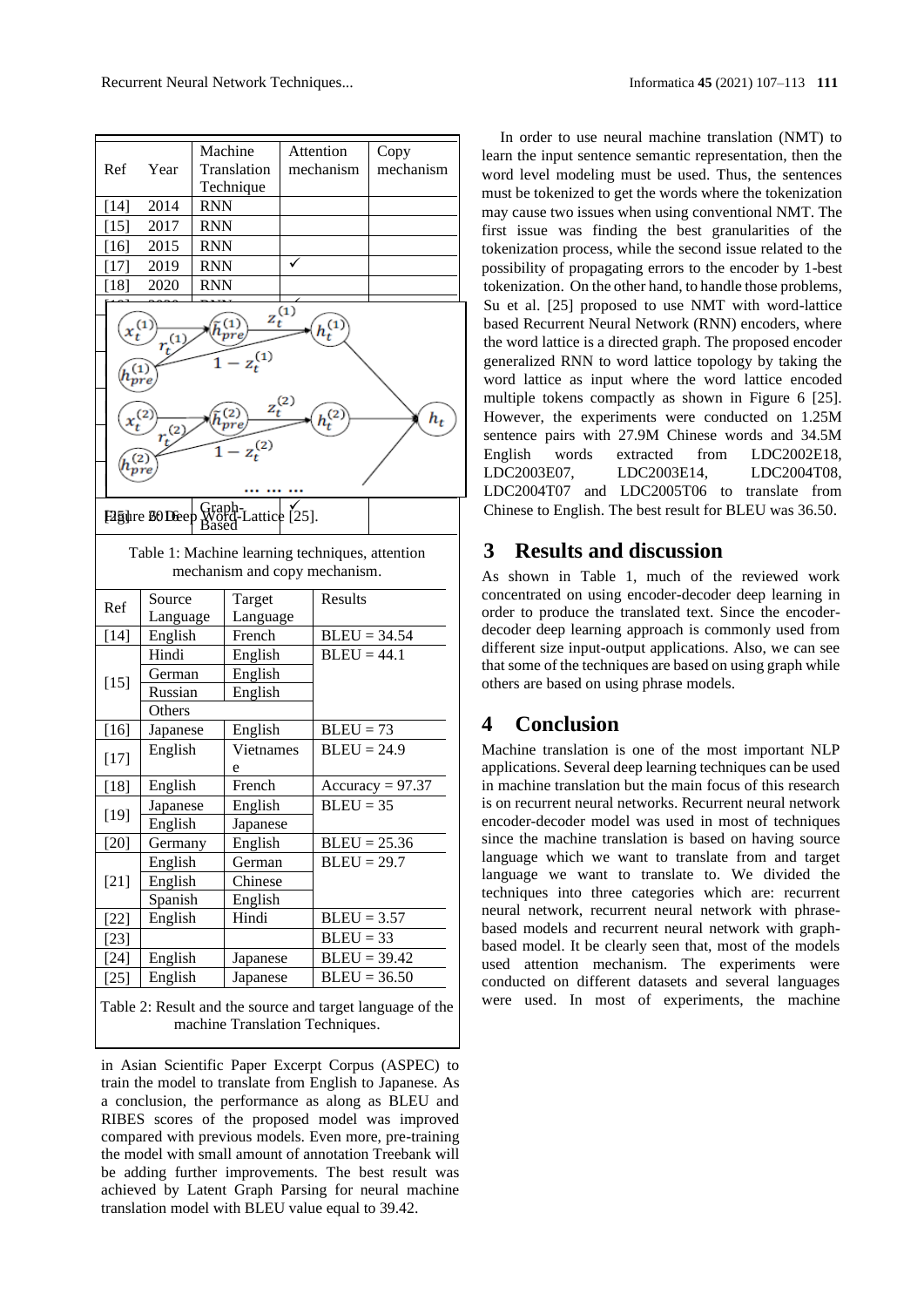translation models were evaluated using BLEU evaluation measure.

### **5 References**

- [1] D. Suleiman and A. Awajan, "Comparative study of word embeddings models and their usage in Arabic language applications," International Arab Conference on Information Technology (ACIT), Werdanye, Lebanon, pp. 1-7.2018. <https://doi.org/%2010.1109/ACIT.2018.8672674>
- [2] D. Suleiman, A. Awajan, and N. Al-Madi, "Deep Learning Based Technique for Plagiarism Detection in Arabic Texts," in 2017 International Conference on

| Ref    | Dataset                                                                                                                                           |
|--------|---------------------------------------------------------------------------------------------------------------------------------------------------|
| $[14]$ | commentary $(5.5M)$ , UN $(421M)$ ,<br>news<br>Bilingual corpora include Europarl (61M<br>words) and two crawled<br>corpora of 90M and 780M words |
| $[15]$ | WMT11, WMT12, WMT13 and WMT14                                                                                                                     |
| $[16]$ | Tanaka corpus consists of 150,000 sentence-<br>pair collections<br>Hand-Crafted Corpus                                                            |
| $[17]$ | <b>IWSLT</b> English Vietnamese dataset                                                                                                           |
| $[18]$ | Windows Speech Recognition in<br>the<br>Microsoft Operating System, IBM Via Voice<br>software                                                     |
| $[19]$ | From Fukunishi, Yamamoto, Finch, and<br>Sumita, Wikipedia inter-language link titles7<br>(2013)                                                   |
|        |                                                                                                                                                   |
| $[20]$ | TED talks dataset contains roughly 7K test,<br>7K development sentences, and sentences<br>153K training sentences                                 |
| $[21]$ | WMT 2016, UN parallel corpus and WMT<br>2013                                                                                                      |
| $[22]$ | <b>MTIL2017</b>                                                                                                                                   |
| $[23]$ | AMR corpus LDC2015E86<br>16833 instances for training, 1368 for<br>development and 1371 for the test.                                             |
| $[24]$ | Scientific Paper Excerpt Corpus<br>Asian<br>(ASPEC)<br>portion of LDC2004T08,                                                                     |

Table 3: The Datasets that are used in experiments.

New Trends in Computing Sciences (ICTCS), Amman, pp. 216-222, 2017. <https://doi.org/10.1109/ICTCS.2017.42>

[3] D. Suleiman, A. A. Awajan, and W. al Etaiwi, "Arabic Text Keywords Extraction using Word2Vec," in 2019 2nd International Conference on new Trends in Computing Sciences (ICTCS), Amman, Jordan, pp. 1-7, 2019.

https://doi.org/10.1109/ICTCS.2019.8923034

- [4] C. Tapsai, P. Meesad, and C. Haruechaiyasak, "Natural Language Interface to Database for Data Retrieval and Processing," j.asep, May 2020. https://doi.org/10.14416/j.asep.2020.05.003
- [5] D. Suleiman and A. Awajan, "Bag-of-concept based keyword extraction from Arabic documents," in 2017 8th International Conference on Information Technology (ICIT), Amman, Jordan, pp. 863-869, 2017.

https://doi.org/10.1109/ICITECH.2017.8079959

- [6] D. Suleiman, G. Al-Naymat, M. Itriq, "Deep SMS Spam Detection using H2O Platform," International Journal of Advanced Trends in Computer Science and Engineering 9(5):9179-9188, 2020. https://doi.org/10.30534/ijatcse/2020/326952020
- [7] D. Suleiman, M. Al-Zewairi, W. Etaiwi, G. Al-Naymat, "Empirical Evaluation of the Classification of Deep Learning under Big Data Processing Platforms," International Journal of Advanced Trends in Computer Science and Engineering 9(5):9189- 9196, 2020.
- https://doi.org/10.30534/ijatcse/2020/327952020 [8] A. Alqudsi, N. Omar, and K. Shaker, "Arabic machine translation: a survey," Artif. Intell. Rev., vol. 42, no. 4, pp. 549–572, Dec. 2014. https://doi.org/10.1007/s10462-012-9351-1
- [9] M. R. Costa-jussà and J. A. R. Fonollosa, "Latest trends in hybrid machine translation and its applications," Comput. Speech Lang., vol. 32, no. 1, pp. 3–10, Jul. 2015. https://doi.org/10.1016/j.csl.2014.11.001
- [10]LeCun, Y., Bengio, Y., & Hinton, G. (2015). Deep learning. Nature, 521(7553), 436–444. https://doi.org/10.1038/nature14539
- [11]Tan, Zhixing, et al. "Neural machine translation: A review of methods, resources, and tools." AI Open 1 (2020): 5-21. https://doi.org/10.1016/j.aiopen.2020.11.001
- [12]Stahlberg, Felix. "Neural machine translation: A review." Journal of Artificial Intelligence Research 69 (2020): 343-418. https://doi.org/10.1613/jair.1.12007
- [13]D. Suleiman and A. Awajan, "Deep Learning Based Abstractive Text Summarization: Approaches, Datasets, Evaluation Measures, and Challenges," in 2020 Mathematical Problems in Engineering, vol. 2020, pp. 1-29.

https://doi.org/10.1155/2020/9365340

- [14]K. Cho et al., "Learning Phrase Representations using RNN Encoder-Decoder for Statistical Machine Translation," ArXiv14061078 Cs Stat, Jun. 2014, [Online]. Available: http://arxiv.org/abs/1406.1078.
- [15]F. Guzmán, S. R. Joty, L. Màrquez, and P. Nakov, "Machine Translation Evaluation with Neural Networks," ArXiv171002095 Cs, Oct. 2017, [Online]. Available: http://arxiv.org/abs/1710.02095.
- [16] E. Greenstein and D. Penner, "Japanese-to-English Machine Translation Using Recurrent Neural